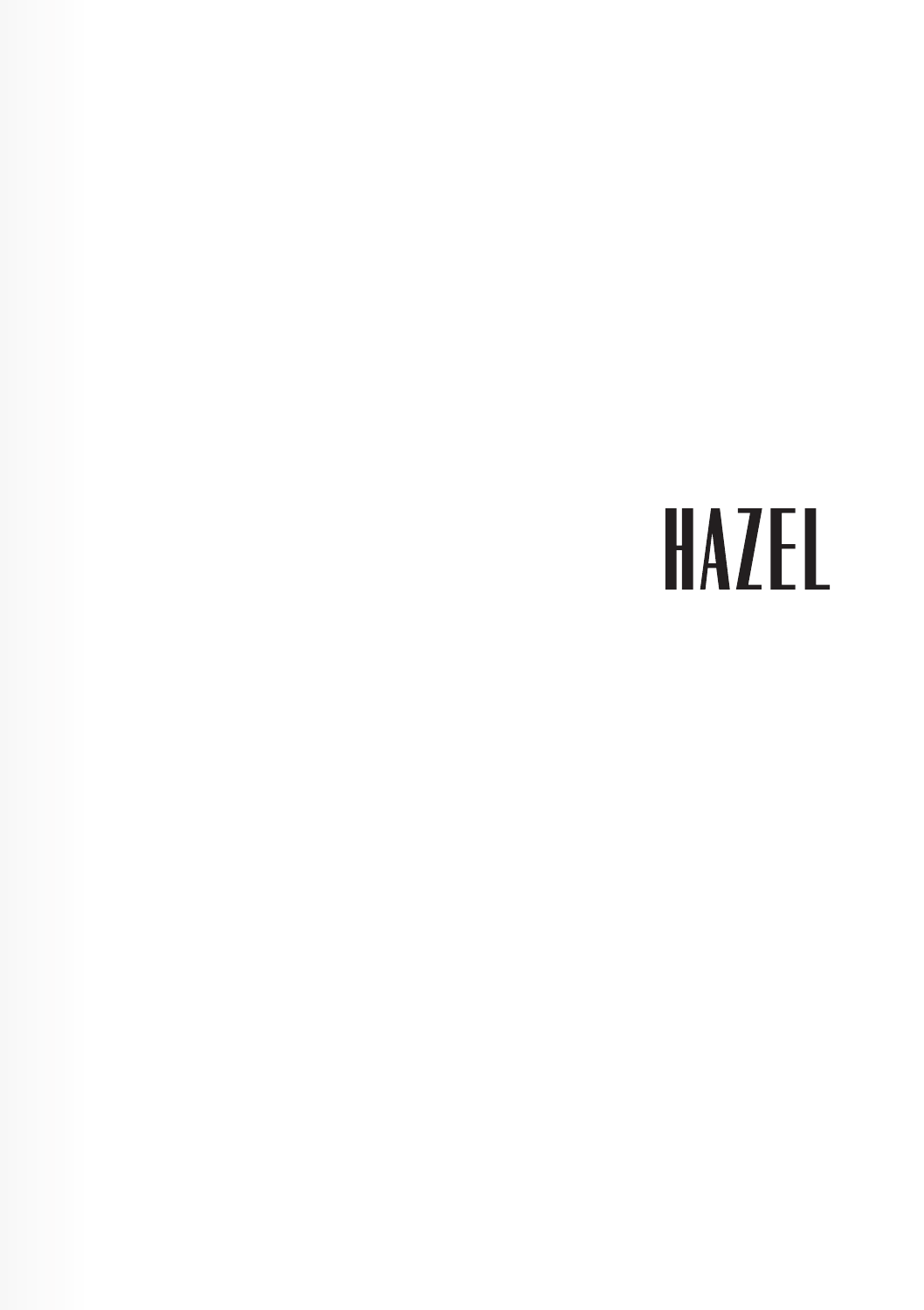# **Local Aperitif, Liqueurs & Vermouth**

| Melbourne Sake, Brunswick 90ml                                | 16 |
|---------------------------------------------------------------|----|
| Poor Tom's Imbroglio Aperitif, Marrickville 60ml              | 10 |
| Okar Orange Tropic Mistelle, Adelaide 90ml                    | 10 |
| St. Felix Bitter Citrus Aperitivo, Mordialloc 60ml            | 12 |
| Maidenii Dry Vermouth, Central Vic 60ml                       | 12 |
| Maidenii La Tonique Quinquina, Central Vic 60ml               | 13 |
| Adelaide Hills Rosé Vermouth, Adelaide Hills 60ml             | 12 |
| Maidenii Sweet Vermouth, Central Vic 60ml                     | 12 |
| Maidenii Classic Unfiltered Vermouth Magnum, Central Vic 60ml | 12 |
| Unico Zelo 'Yuzu' Sweet Vermouth, Adelaide 60ml               | 12 |
| Applewood 'Unico Mando' Mandarin Liqueur, Adelaide 45ml       | 10 |
| Marionette Orange Curacao, Collingwood 30ml                   | 10 |
| Marionette Blue Curacao, Collingwood 30ml                     | 10 |
| Marionette Apricot Brandy, Collingwood 30ml                   | 10 |
| Marionette Dry Cassis, Collingwood 30ml                       | 10 |
| Marionette Peach, Collingwood 30ml                            | 11 |
| Marionette Bitter Curacao, Collingwood 30ml                   | 11 |
| Charles Oates Pommeau de Tasmanie, Tasmania 45ml              | 13 |
|                                                               |    |

# **International Aperitif, Liqueurs & Vermouth**

| Lillet Blanc Aperitif Wine, Bordeaux 60ml                              | 10 |
|------------------------------------------------------------------------|----|
| Noilly Prat Dry Vermouth, France 60ml                                  | 10 |
| Belsazar Dry Vermouth, Germany 60ml                                    | 12 |
| Belsazar Dry Vermouth Riesling Edition 'Dr Loosen', Mosel Germany 60ml | 16 |
| Lillet Rose Aperitif Wine, Bordeaux 60ml                               | 10 |
| Carpano Antica Formula, Italy 60ml                                     | 14 |
| Cocchi Torino, Italy 60ml                                              | 15 |
| Antica Torino Vermouth Di Torino Rosso, Italy 60ml                     | 15 |
|                                                                        |    |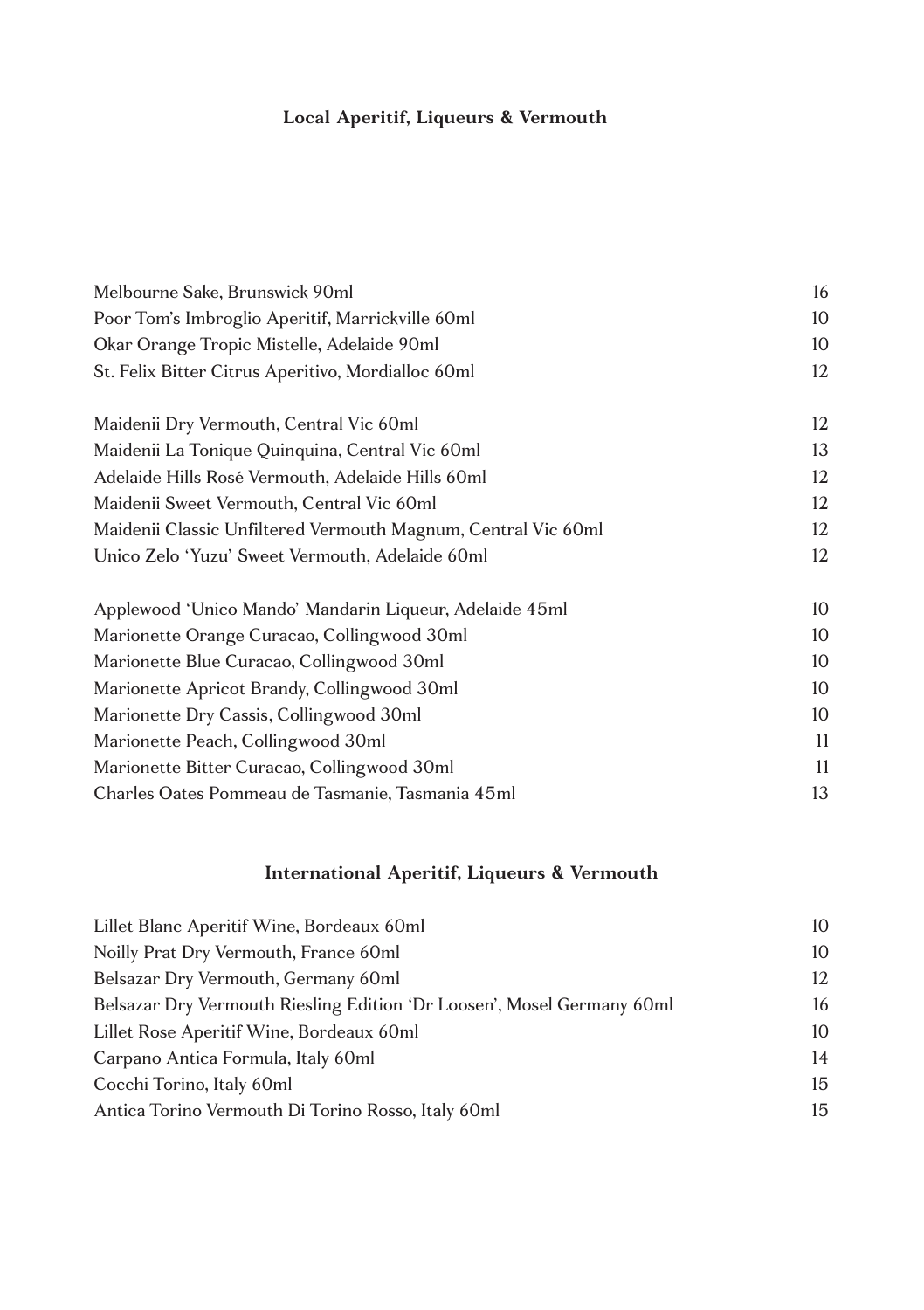#### **Cocktails & Non-Alcoholic Drinks**

| No Alcohol                                                                           |    |  |
|--------------------------------------------------------------------------------------|----|--|
| All Citrus Chinotto                                                                  | 14 |  |
| 'Recycled Citrus' Chinotto, Strawberry-Tops, Seedlip Spice                           |    |  |
| Garden Sour                                                                          | 14 |  |
| Cold Pressed Pink Lady Apples, Granny Smith Cordial, Seedlip Garden                  |    |  |
|                                                                                      |    |  |
| Cocktails                                                                            |    |  |
| Sake Smash                                                                           | 16 |  |
| Melbourne Sake, House Plum Wine + Lime                                               |    |  |
|                                                                                      |    |  |
| Hazel Spritz<br>Autonomy Davidson Plum Aperitif, Bergamot, Sparkling Wine            | 18 |  |
|                                                                                      |    |  |
| Whiskey Highball                                                                     | 21 |  |
| Morris Rutherglen Single Malt, Preserved Lemon + Kumquat Soda                        |    |  |
| Apple Gimlet                                                                         | 21 |  |
| Lots of The Melbourne Gin Company Gin, Apple, Citrus                                 |    |  |
|                                                                                      |    |  |
| Modern Martini<br>Charlatan Modern Gin, Oyster Shell, Dry Vermouth + Cocktail Onion  | 24 |  |
|                                                                                      |    |  |
| Strawberry Negroni                                                                   | 22 |  |
| Gin, Marionette Bitter Curacao, Sweet Vermouth + Strawberry                          |    |  |
| Hazel Old Fashioned                                                                  | 22 |  |
| Starward Two-Fold, Green Coffee, Macadamia + Wattleseed                              |    |  |
|                                                                                      |    |  |
| <b>Black Forest Milk Punch</b>                                                       | 22 |  |
| St Agnes Brandy, Marionette Cassis & Mure, Cacao, Raspberry Brownie + Clarified Milk |    |  |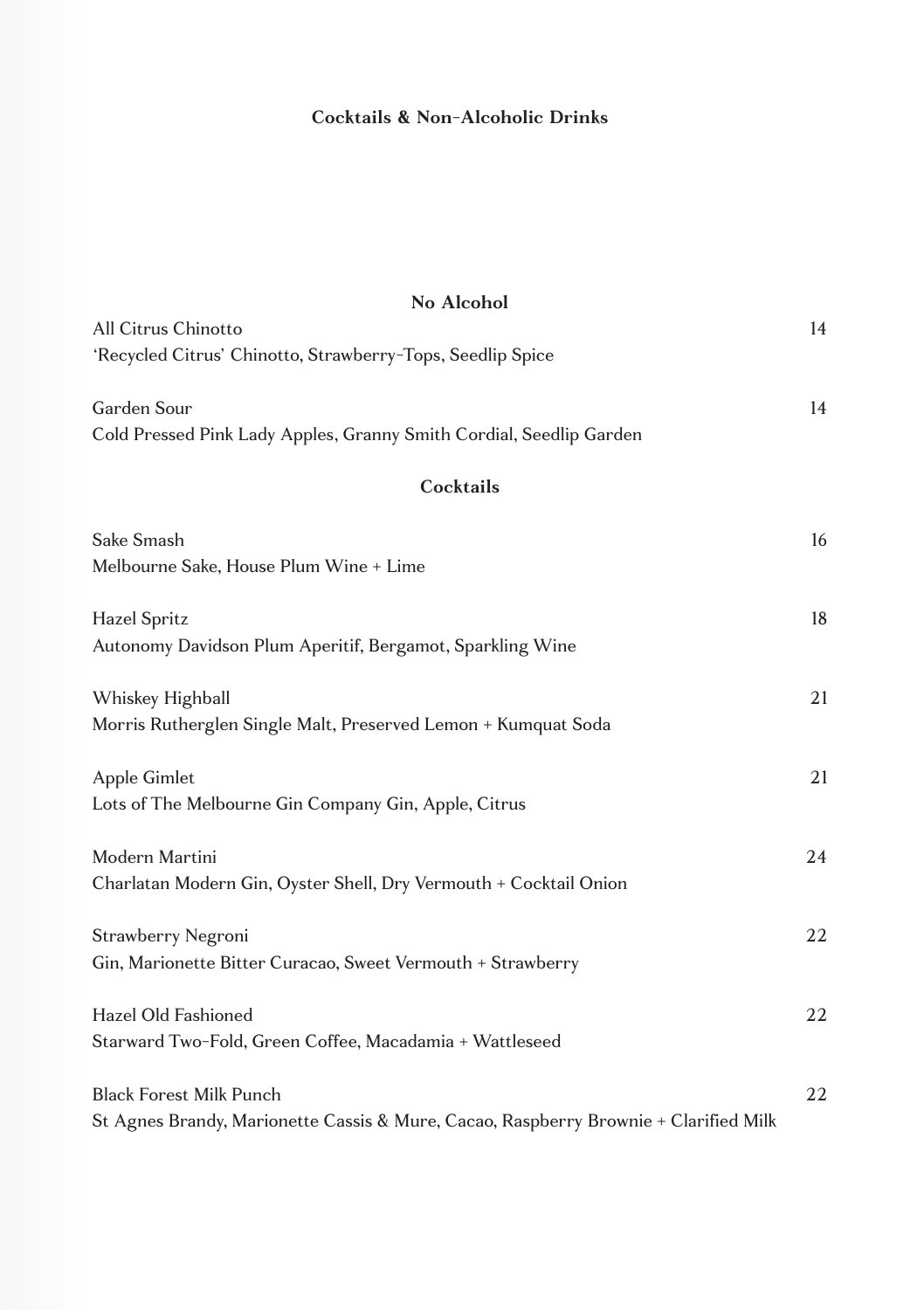#### **Beers & Cider**

# **Draught**

| Hop Nation 'Heart' Pale Ale 4.6% 425ml, Footscray                       | 12 |
|-------------------------------------------------------------------------|----|
| <b>Bottles &amp; Cans</b>                                               |    |
| Heaps Normal Quiet XPA 0% 355ml, Dandenong                              | 9  |
| Prickly Moses Light 2.9% 330ml, Otway                                   | 10 |
| Mismatch Lager 4.5% 375ml, Adelaide Hills                               | 12 |
| Two Bays Gluten Free Lager 4.5% 375ml, Dromana                          | 14 |
| Fury & Son Pilsner 4.8% 375ml, Keilor Park                              | 13 |
| Akasha Mosaic IPA 6.8% 375ml, NSW                                       | 15 |
| Hop Nation 'Buzz' American Red Ale 6% 375ml, Footscray                  | 14 |
| Bojak Brewing 'Velvet King' Oatmeal Stout 5.2% 375ml, Dandenong         | 14 |
| Fury & Son Imperial Cherry Stout 10% 375ml, Keilor Park                 | 20 |
| Hop Nation 'The Punch' Mango Gose 4% 375ml, Footscray                   | 14 |
| The Fermentation Project 2021 'Lapin Cherry Sour' 7.1% 375ml, Footscray | 20 |
| Wildflower 'How's the Serenity' Sparkling Ale 5% 750ml, Marrickville    | 35 |
| Wildflower Gold Ale Blend #34 5% 750ml. Marrickville                    | 38 |
| Wildflower Amber Ale Blend #34 6% 750ml, Marrickville                   | 38 |
| Wildflower 'Common Ground' Autumn Ale 2019 6.1% 750ml, Marrickville     | 38 |
| Hills Cider Company Apple Cider 5% 330ml, SA                            | 12 |
| Lobo 'Traditional' Cloudy Apple Cider 5.5% 330ml, SA                    | 12 |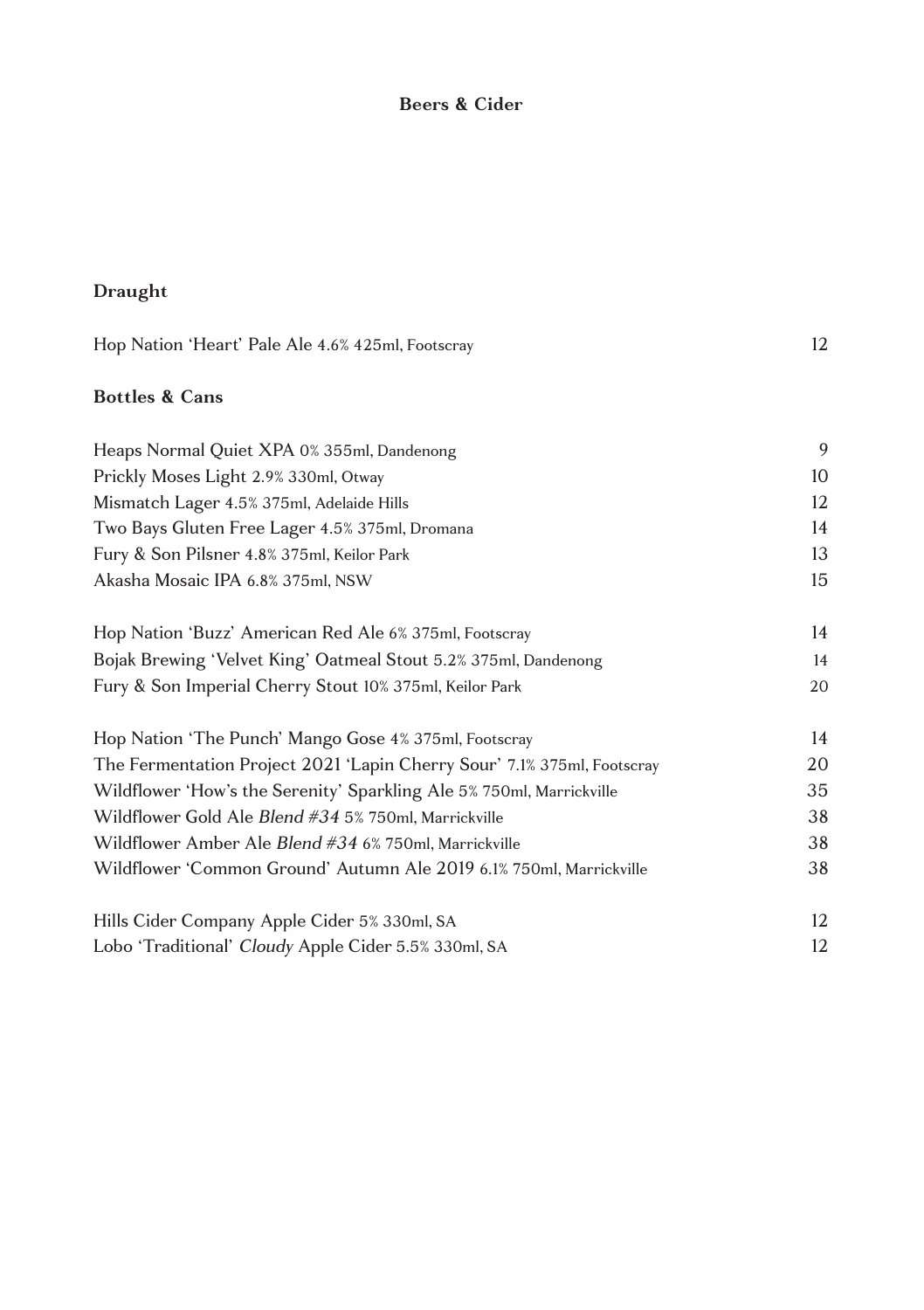## **Wines By The Glass**

|      |                                                                             | 75ml  |
|------|-----------------------------------------------------------------------------|-------|
| NV   | Equipo Navazos La Bota 91 'Macharnudo' Fino Sherry, Jerez, Spain            | 17    |
|      |                                                                             | 120ml |
| NV   | Fizz Prosecco, King Valley, Victoria                                        | 15    |
| NV   | Duval-Leroy 'Brut Reserve' Champagne, France                                | 29    |
|      |                                                                             | 150ml |
| 2021 | Provenance Riesling, Henty, Victoria                                        | 15    |
| 2020 | Gobelsburg 'Löss' Grüner Veltliner, Kamptal, Austria                        | 16    |
| 2020 | Gil Graves Viognier, Bendigo, Victoria                                      | 16    |
| 2020 | La Pieve 'Luna Bianca' Vermentino blend, Tuscany, Italy                     | 17    |
| 2020 | Amirault 'Les Quarterons' Chenin Blanc, Anjou, Loire Valley, France         | 26    |
| 2021 | Thick as Thieves Chardonnay, Yarra Valley, Victoria                         | 19    |
| 2017 | Côtier Sauvignon Blanc Skin Contact, Mornington Peninsula, Victoria         | 17    |
| 2021 | Scion Durif Rosé, Rutherglen, Victoria                                      | 15    |
| 2019 | Leura Park Pinot Noir, Bellarine Peninsula, Victoria                        | 19    |
| 2019 | Rougeot-Dupin Pinot Noir Givry, Burgundy, France By Coravin                 | 35    |
| 2019 | Giacomo Boveri 'Marzo 1878' Barbera, Piedmont, Italy                        | 20    |
| 2015 | Crissante 'Capalot' Nebbiolo, Barolo, Piedmont, Italy By Coravin            | 49    |
| 2020 | Massena 'The Moonlight Run' Grenache blend, Barossa Valley, South Australia | 17    |
| 2018 | Condie 'The Gwen' Shiraz, Heathcote, Victoria                               | 18    |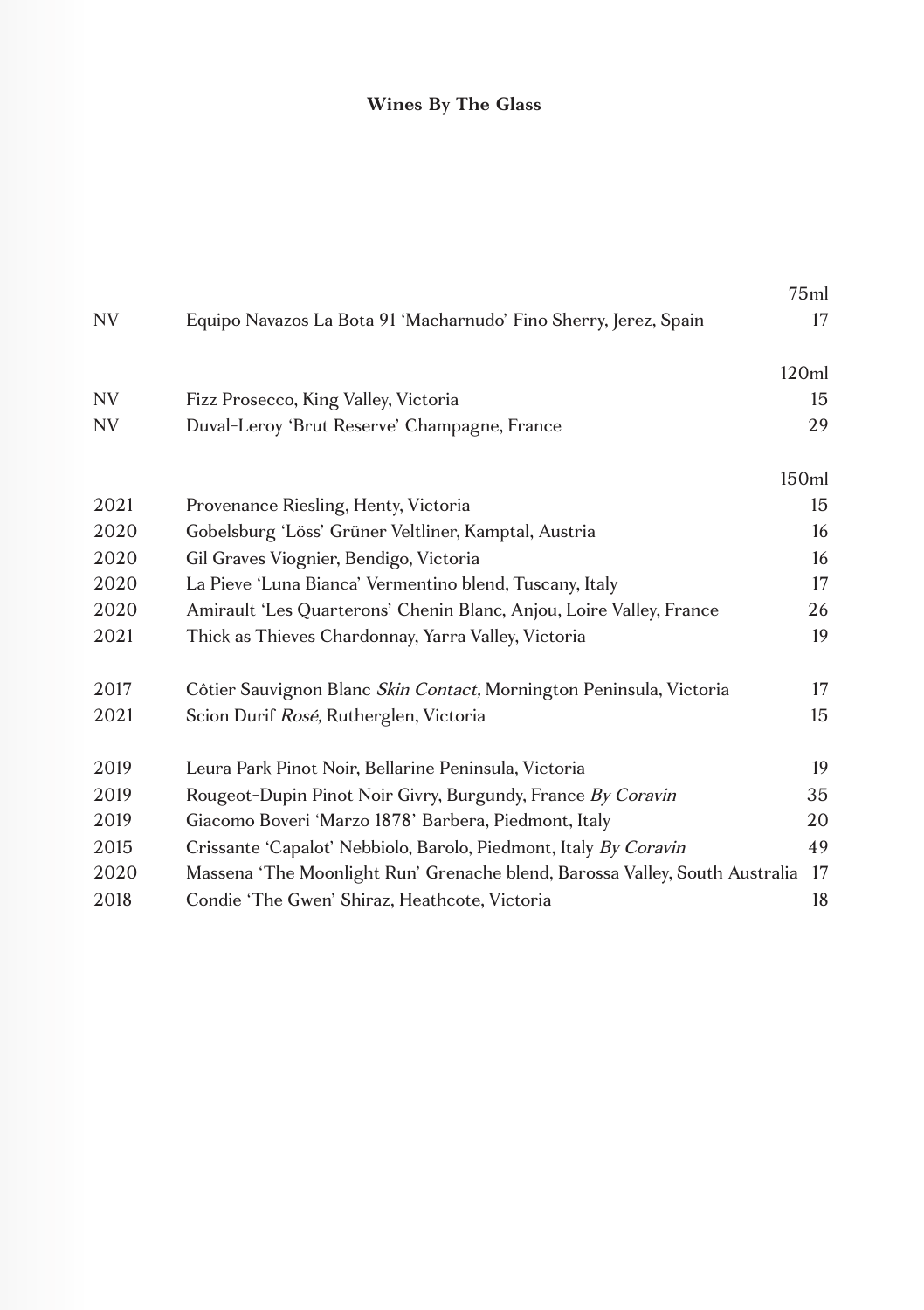## **Small Bottles and Big Bottles**

|      |                                                                             | 375ml  |
|------|-----------------------------------------------------------------------------|--------|
| 2020 | Robert Weil 'Trocken' Riesling, Rheingau, Germany                           | 90     |
| 2020 | Laroche 'Saint Martin' Chablis, France                                      | 84     |
| 2018 | Nick O'Leary Chardonnay, Tumbarumba, New South Wales                        | 45     |
| 2019 | Domaine Huet 'Le Haut-Lieu' Sec Chenin Blanc, Vouvray, Loire Valley, France | 110    |
| 2020 | Triennes Cinsault Grenache Rosé, Provence, France                           | 39     |
| 2020 | Pooley 'Cooinda Vineyard' Pinot Noir, Tasmania                              | 90     |
| 2014 | Mas Que Vinos 'Ercavio' Tempranillo, Toledo, Spain                          | 44     |
| 2019 | Cullen Cabernet Merlot, Margaret River, Western Australia                   | 80     |
| 2015 | Clos du Marquis Cabernet blend, St Julien, Bordeaux, France                 | 175    |
|      |                                                                             | 1500ml |
| NV.  | Laherte Frere 'Brut Nature' Blanc de Blanc, Champagne, France               | 470    |
| 2020 | Arnaud Lambert 'Clos de Midi' Chenin Blanc, Loire Valley, France            | 225    |
| 2019 | Rougeot 'Clos des Six Ouvrees' Bourgogne Blanc, Burgundy, France            | 320    |
| 2021 | Nocturne Sangiovese/Nebbiolo Rosé, Margaret River, Western Australia        | 155    |
| 2019 | Bernard Metrat 'La Roilette' Gamay, Fleurie, Beaujolais, France             | 190    |
| 2018 | Rougeot 'Les Vaux' Bourgogne Rouge, Burgundy, France                        | 320    |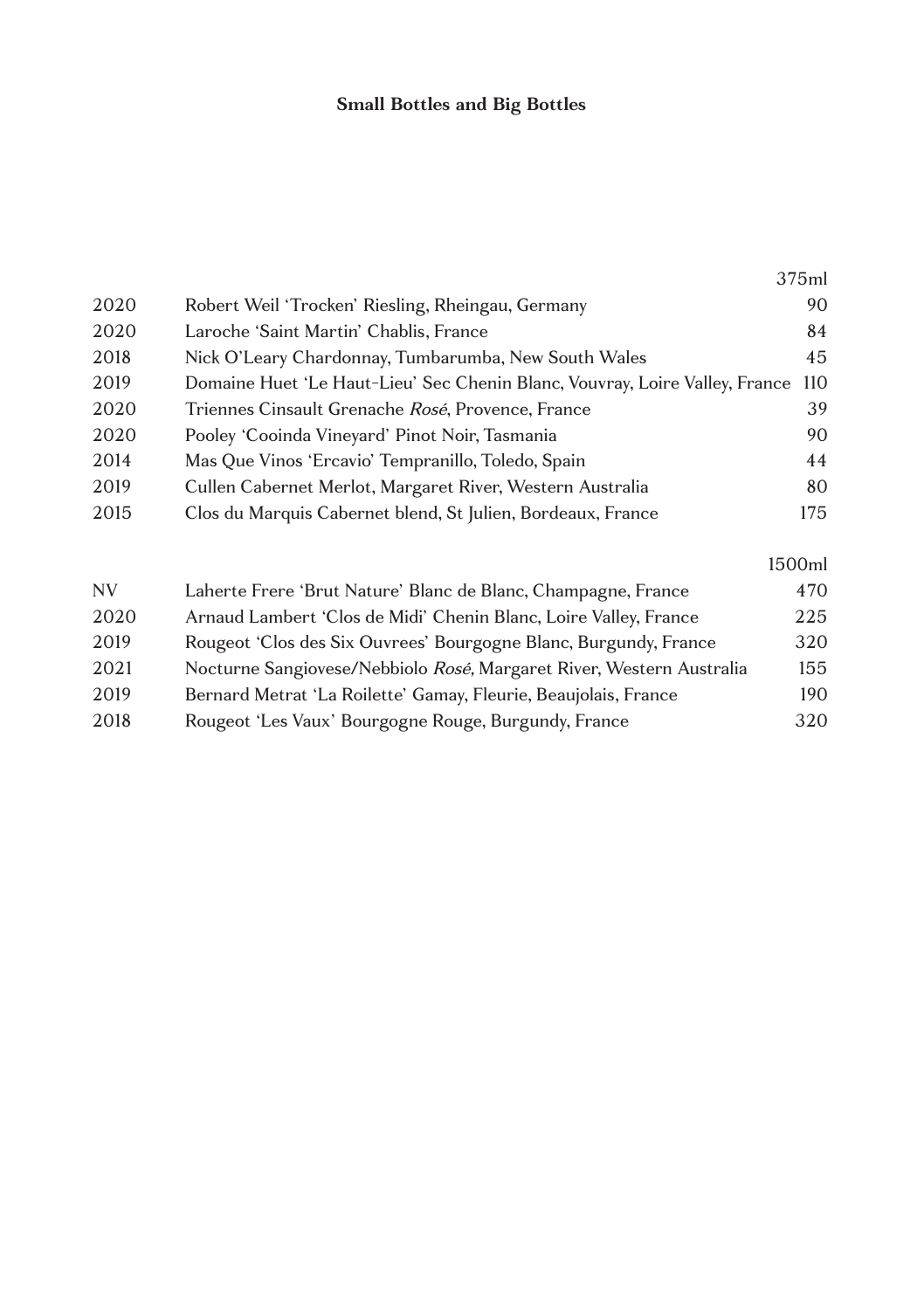## **Sparkling**

| <b>NV</b> | Fizz Prosecco, King Valley, Victoria                                             | 65  |
|-----------|----------------------------------------------------------------------------------|-----|
| 2020      | Leura Park Blanc de Blanc, Bellerine Peninsula, Victoria                         | 80  |
| NV        | Ruge Prosecco Superiore DOCG Brut, Valdobbiadene, Italy                          | 90  |
| 2013      | Eminence 'Assembly LDZD' Vintage Sparkling, Alpine Valleys, Victoria             | 140 |
| NV        | Vincent Couche 'Elegance' Extra Brut, Champagne, France                          | 215 |
| <b>NV</b> | Duval-Leroy 'Brut Reserve' Champagne, France                                     | 170 |
| 2014      | Larmandier Bernier 'Terre de Vertus' 1 er Cru Blanc de Blanc, Champagne, Fr. 375 |     |
| 2002      | Billecart-Salmon 'Cuvee Nicolas-Francois' Champagne, France                      | 595 |
| <b>NV</b> | Bellebonne 'bis' Sparkling Rosé, Tasmania                                        | 95  |
| NV        | Pierre Paillard 'Le Terre Rosé' Champagne, France                                | 285 |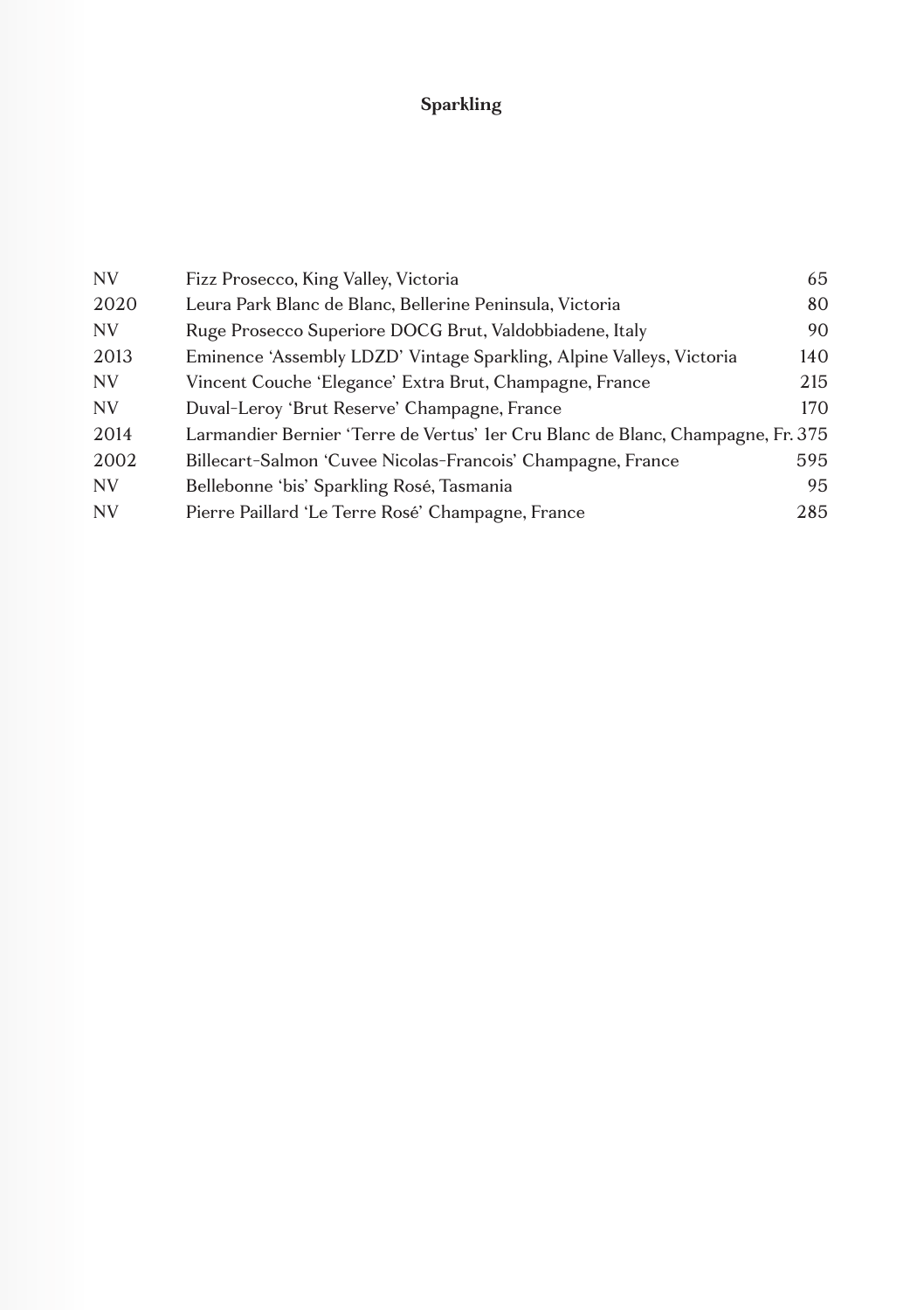#### **White Wines**

| 2020 | Bass River 'Single Vineyard' Riesling, Gippsland, Victoria                    | 60  |
|------|-------------------------------------------------------------------------------|-----|
| 2021 | Provenance Riesling, Henty, Victoria                                          | 70  |
| 2019 | Tournon 'Landsborough Vineyard' Riesling, Pyrenees, Victoria                  | 78  |
| 2021 | Crawford River 'Estate' Riesling, Henty, Victoria                             | 125 |
| 2021 | Domaine Simha 'Rani' Riesling, Tasmania                                       | 145 |
| 2017 | Emrich-Schönleber 'Monzinger' Kabinett Riesling, Nahe, Germany                | 110 |
| 2020 | Wittmann 'Trocken' Riesling, Rheinhessen, Germany                             | 105 |
| 2019 | Ansgar Clüsserath 'Trittenheimer Apotheke' Trocken Riesling, Mosel, Ger.      | 175 |
| 2015 | Hirsch 'Heiligenstein' Riesling, Kamptal, Austria                             | 185 |
| 2017 | Ökonomierat Rebholz 'Kastanienbusch' GG Riesling, Pflaz, Germany              | 280 |
| 2017 | Dr Folk Sauvignon Blanc, Gippsland, Victoria                                  | 62  |
| 2018 | Gembrook Hill Sauvignon Blanc, Yarra Valley, Victoria                         | 92  |
| 2020 | Pascal Reverdy Sauvignon Blanc, Sancerre Loire Valley, France                 | 130 |
| 2020 | Kris Pinot Grigio, Veneto, Italy                                              | 60  |
| 2021 | Henty Farm Pinot Gris, Henty, Victoria                                        | 70  |
| 2017 | Moorooduc Estate Pinot Gris, Mornington Peninsula, Victoria                   | 98  |
| 2019 | Josmeyer 'Le Fromenteau' Pinot Gris, Alsace, France                           | 138 |
| 2020 | Gobelsburg 'Löss' Grüner Veltliner, Kamptal, Austria                          | 78  |
| 2020 | Wines of Merritt 'Wilyabrup' Chenin Blanc, Margaret River, Western Aus.       | 100 |
| 2020 | Amirault 'Les Quarterons' Chenin Blanc, Anjou, Loire Valley, France           | 122 |
| 2018 | François Chidaine 'Les Argiles' Chenin Blanc, Loire Valley, France            | 160 |
| 2019 | Anderson and Marsh 'Parell' Albarino, Alpine Valley, Victoria                 | 90  |
| 2020 | Gil Graves Viognier, Bendigo, Victoria                                        | 78  |
| 2020 | Cellier de La Baraterie Jacquere, Savoie, France                              | 96  |
| 2020 | Joseph Colin 'Les Jardins de la Côte' Aligoté, Burgundy, France               | 120 |
| 2019 | Jean-Philippe Padié 'Fleur de Cailloux' Grenache Blanc blend, Roussillon, Fr. | 115 |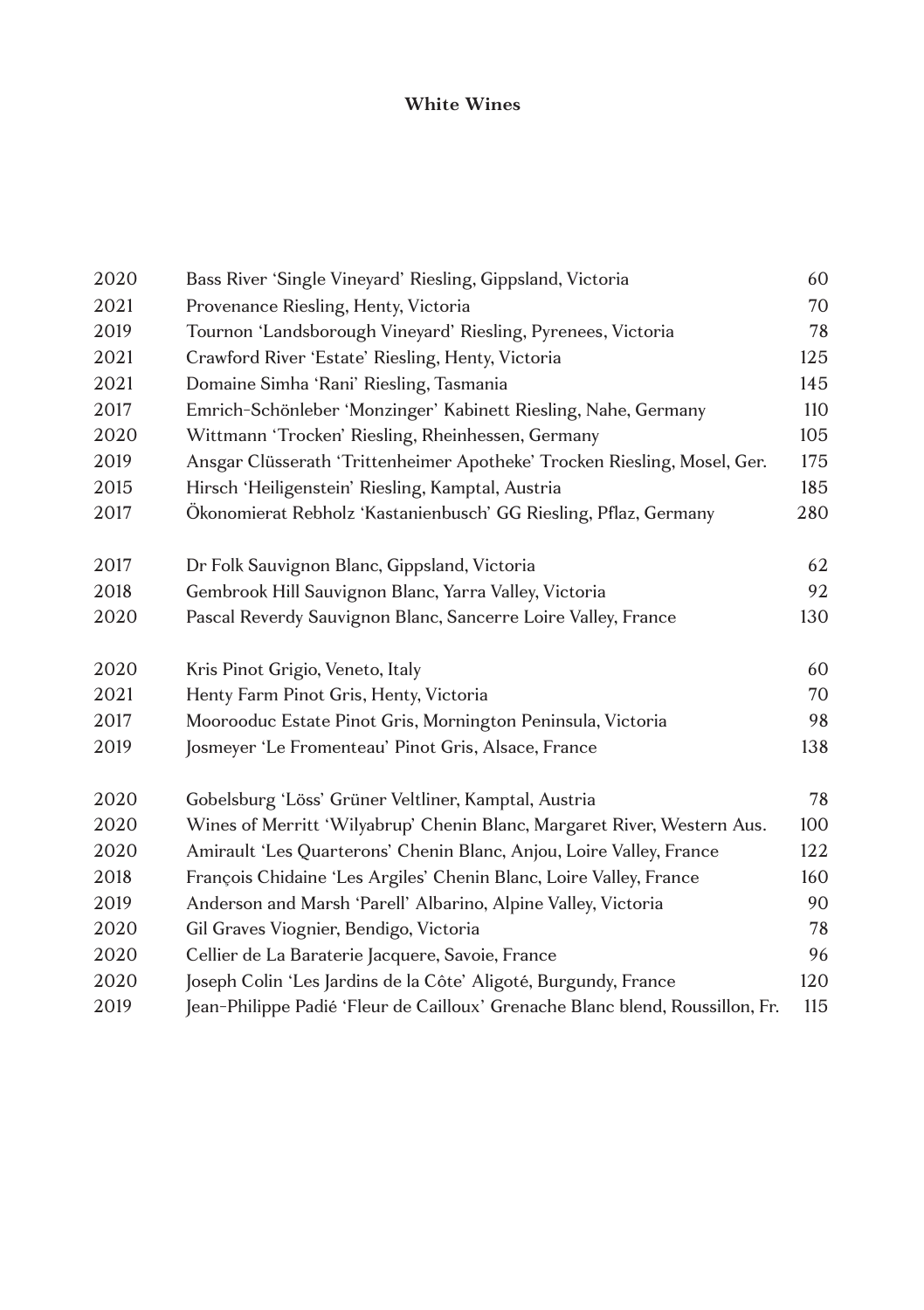#### **White Wines**

| 2021 | Range Life Garganega, King Valley, Victoria                         | 58  |
|------|---------------------------------------------------------------------|-----|
| 2020 | Canoso 'Fonte' Soave Classico, Garganega, Veneto, Italy             | 85  |
| 2020 | La Pieve 'Luna Bianca' Vermentino, Tuscany, Italy                   | 82  |
| 2020 | Abbazia di Propezzano 'Pec' Pecorino, Abruzzo, Italy                | 78  |
| 2019 | Ca' Liptra 'Kypra' Verdicchio, Marche, Italy                        | 98  |
| 2019 | Rocca del Principe Fiano di Avellino, Campania, Italy               | 115 |
| 2018 | Giacomo Boveri Derthona 'Muntà l'è Ruma' Timorasso, Piedmont, Italy | 160 |
| 2021 | Punt Road 'Napoleone Vineyard' Chardonnay, Yarra Valley, Victoria   | 60  |
| 2021 | Stoney Rise Chardonnay, Tasmania                                    | 84  |
| 2021 | Thick as Thieves Chardonnay, Yarra Valley, Victoria                 | 90  |
| 2019 | Bicknell 'Applecross' Chardonnay, Yarra Valley, Victoria            | 118 |
| 2020 | Coulter 'C1' Chardonnay, Adelaide Hills, South Australia            | 75  |
| 2017 | Dr Folk 'Black and White' Chardonnay, Gippsland, Victoria           | 98  |
| 2020 | Shaw and Smith 'Lenswood Vineyard' Chardonnay, Adelaide Hills, SA   | 190 |
| 2021 | Bannockburn Chardonnay, Geelong, Victoria                           | 150 |
| 2018 | Ventoura Chablis AC, Burgundy, France                               | 130 |
| 2020 | Vincent Dampt 'Côte de Léchet' 1er Cru Chablis, Burgundy, France    | 220 |
| 2020 | Joseph Colin 'Les Combes' 1er Cru, Saint-Aubin, Burgundy, France    | 320 |
| 2019 | Jaeger Defaix 'Les Cloux' 1er Cru, Rully, Burgundy, France          | 190 |
| 2019 | Rougeot 'Sous la Velle' Meursault, Burgundy, France                 | 320 |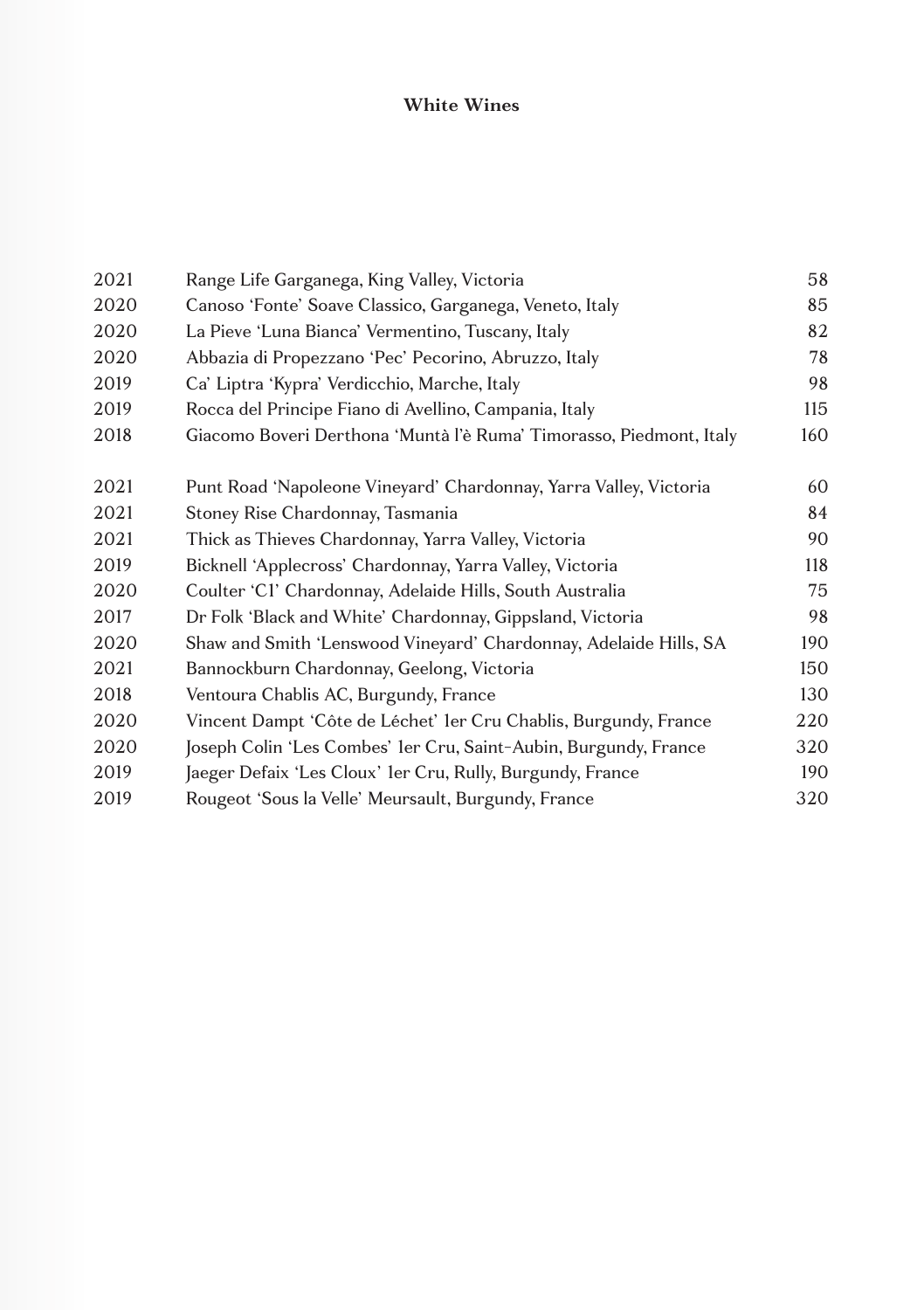**Rosé**

| 2021 | Scion Durif, Rutherglen, Victoria                                 | 65  |
|------|-------------------------------------------------------------------|-----|
| 2021 | Domenica Nebbiolo, Beechworth, Victoria                           | 75  |
| 2020 | Domaine Gavoty 'Grand Classique' Cinsault blend, Provence, France | 90  |
| 2019 | Clos Cibonne 'Tradition' Tiberon, Côtes de Provence, France       | 120 |
| 2020 | Chateau de Pibarnon Mouvedre blend, Bandol, France                | 165 |
| 2020 | Crissante 'Affresco' Nebbiolo, Piedmont, Italy                    | 85  |

## **Skin Contact and Chilled Reds**

| 82                                                                                |
|-----------------------------------------------------------------------------------|
| 90                                                                                |
| 125                                                                               |
| Proud 'Up The Mountain' Pinot Noir blend, Yarra Valley, Vic. Served Chilled<br>80 |
|                                                                                   |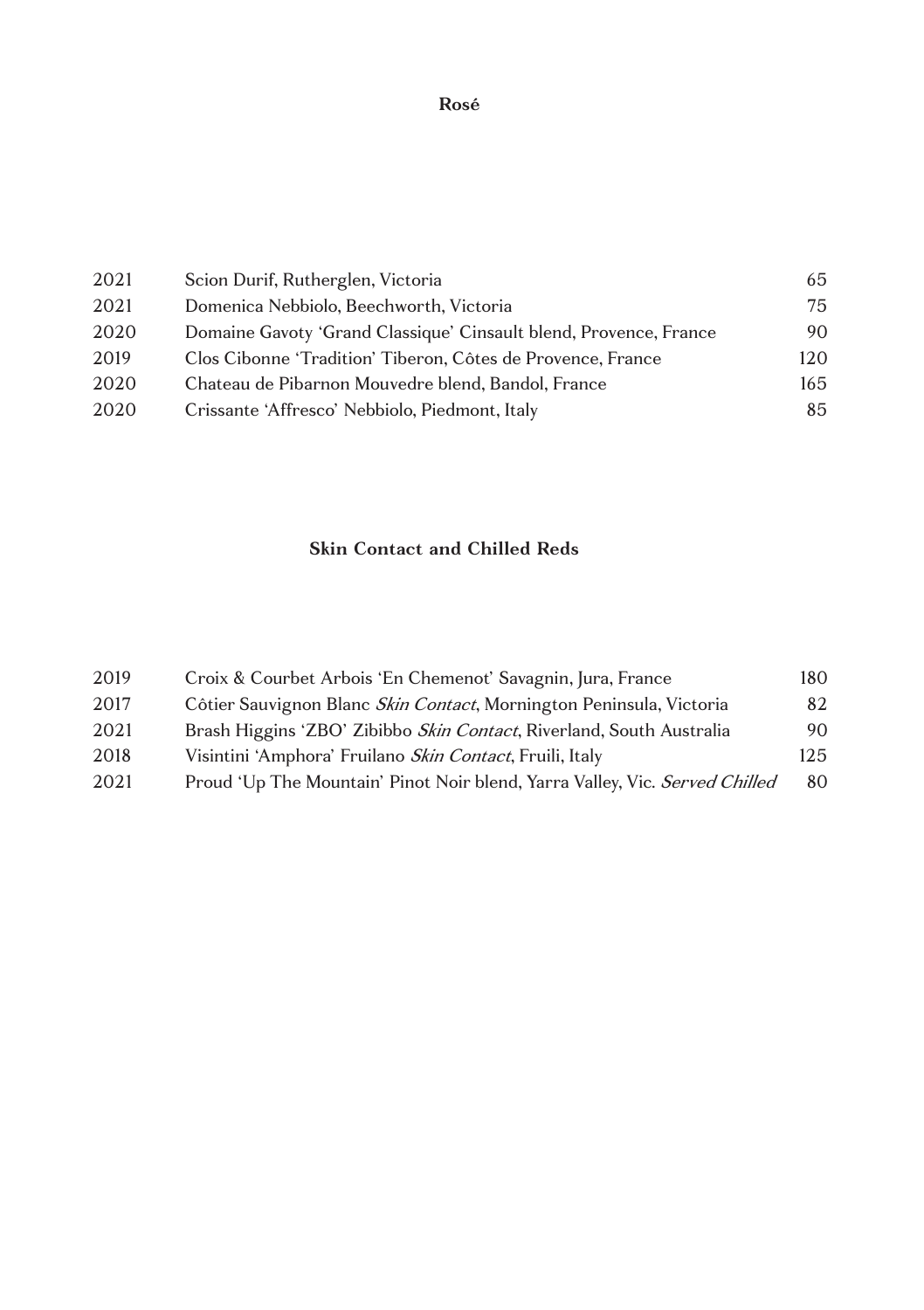#### **Red Wines**

| 2018 | Domaine Trenel 'Coteaux Bourguignons' Gamay, France                              | 58  |
|------|----------------------------------------------------------------------------------|-----|
| 2021 | Lyon's Will Gamay, Macedon Ranges, Victoria                                      | 100 |
| 2020 | Mee Godard 'Grand Cras' Morgon, Gamay, Beaujolais, France                        | 160 |
| 2021 | Lighthand Pinot Noir, Yarra Valley, Victoria                                     | 78  |
| 2019 | Principia 'Estate' Pinot Noir, Mornington Peninsula, Victoria                    | 110 |
| 2019 | Leura Park Pinot Noir, Bellarine Peninsula, Victoria                             | 88  |
| 2021 | Rivulet Pinot Noir, Tasmania                                                     | 100 |
| 2020 | Scorpo 'Eocene Original Vineyard' Pinot Noir, Mornington Peninsula, Victoria 195 |     |
| 2019 | Holm Oak 'The Wizard' Pinot Noir, Tasmania                                       | 150 |
| 2020 | Whisson Lake Pinot Noir, Adelaide Hills, South Australia                         | 105 |
| 2018 | Athletes of Wine 'Vinero' Pinot Noir, Macedon Ranges, Victoria                   | 120 |
| 2019 | Tortochot 'Cuvée Fine Sélection' Bourgogne Rouge, Burgundy, France               | 160 |
| 2017 | Jeannin-Naltet 'Le Clos l'Eveque' 1 er Cru, Mercurey, Burgundy, France           | 185 |
| 2019 | Rougeot-Dupin Givry, Burgundy, France                                            | 175 |
| 2019 | Rougeot 'Les Santenots' 1er Cru, Volnay, Burgundy, France                        | 360 |
| 2018 | Range Life 'Rosso' Nero d'Avola, King Valley, Victoria                           | 56  |
| 2019 | Girolamo Russo 'a'Rina' Nerello Mascalese, Sicily, Italy                         | 135 |
| 2019 | Mutual Promise Nebbiolo, King Valley, Victoria                                   | 80  |
| 2019 | Monchiero Langhe Nebbiolo, Piedmont, Italy                                       | 125 |
| 2015 | Crissante 'Capalot' Nebbiolo, Barolo, Piedmont, Italy                            | 240 |
| 2018 | Rocca del Principe Aglianico Irpinia, Campania, Italy                            | 108 |
| 2019 | Giacomo Boveri 'Marzo 1878' Barbera, Piedmont, Italy                             | 98  |
| 2021 | Fighting Gully Road Sangiovese, Beechworth, Victoria                             | 76  |
| 2017 | Caparsa Sangiovese blend, Chianti Classico, Tuscany, Italy                       | 110 |
| 2017 | Valdipiatta Sangiovese, Vino Nobile di Montepulcino, Tuscany, Italy              | 140 |
| 2017 | Casanova di Neri Sangiovese, Brunello di Montalcino, Tuscany, Italy              | 295 |
| 2018 | Nasciri Greco Nero, Calabria, Italy                                              | 100 |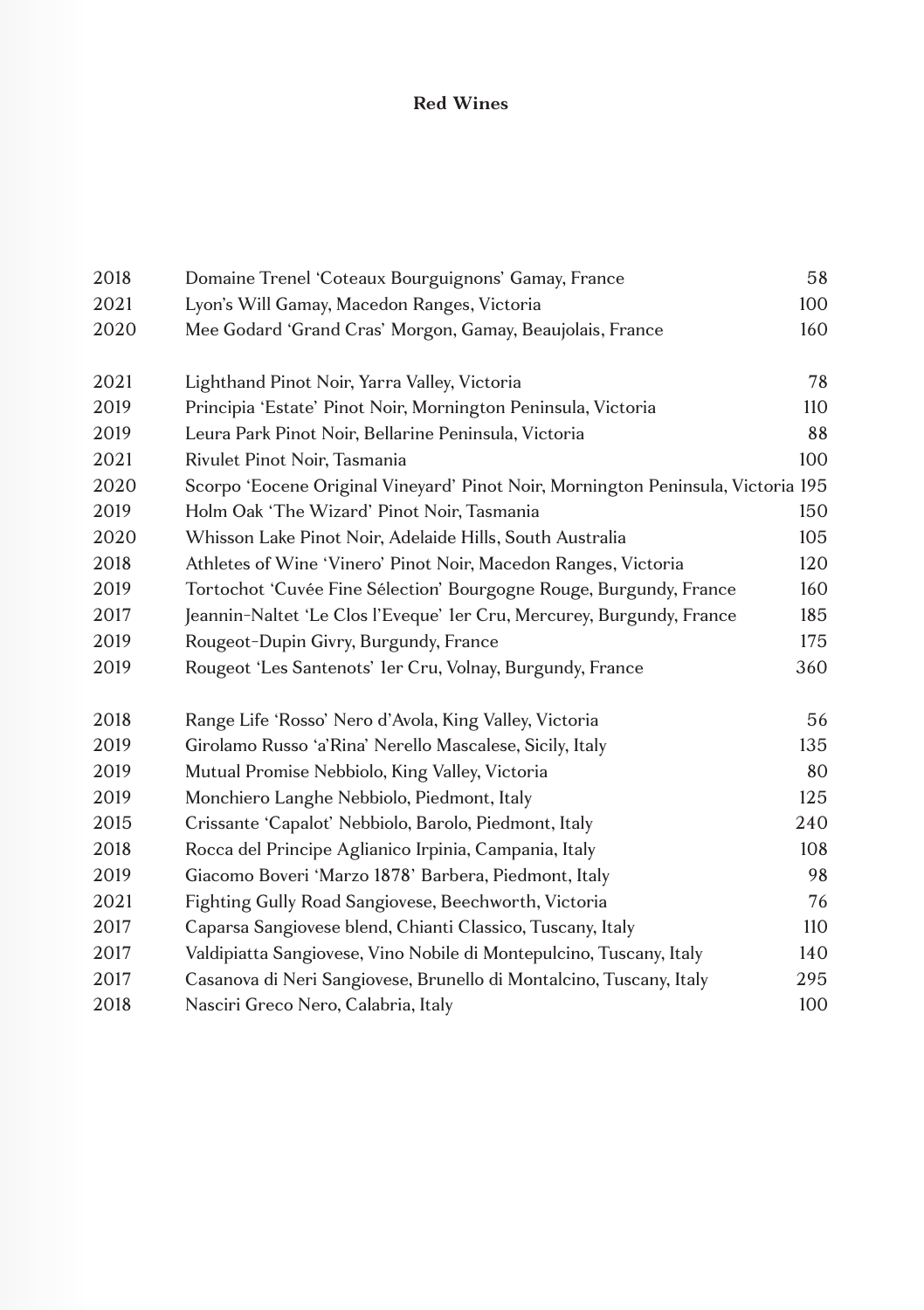#### **Red Wines**

| 2019 | Tentenublo 'Custero' Tempranillo blend, Rioja, Spain                           | 92  |
|------|--------------------------------------------------------------------------------|-----|
| 2019 | Mayford Tempranillo, Alpine Valley, Victoria                                   | 100 |
| 2018 | Weingut Prieler 'Johanneshöhe' Blaufränkisch, Burgenland, Austria              | 100 |
| 2020 | Bodegas Nekeas 'Cepa Por Cepa' Grenache, Navarra, Spain                        | 72  |
| 2021 | Dhillon 'Col Mountain' Grenache, Heathcote, Victoria                           | 100 |
| 2020 | Massena 'The Moonlight Run' Grenache blend, Barossa Valley, South Australia 82 |     |
| 2020 | Alkina 'Old Quarter' Grenache blend, Barossa Valley, South Australia           | 170 |
| 2019 | Domaine Tempier 'Classique' Mouvedre blend, Bandol, France                     | 170 |
| 2021 | Honky Chateau 'Decoupage' Syrah, Yarra Valley, Victoria                        | 72  |
| 2019 | Bellbrae 'Bells' Syrah, Bellarine Peninsula, Victoria                          | 98  |
| 2018 | Two Cells Shiraz, Beechworth, Victoria                                         | 78  |
| 2018 | Jericho 'S3' Shiraz, McLaren Vale, South Australia                             | 68  |
| 2018 | Condie 'The Gwen' Shiraz, Heathcote, Victoria                                  | 82  |
| 2018 | Mount Horrocks Shiraz, Clare Valley, South Australia                           | 120 |
| 2020 | Spinifex 'Bete Noir' Shiraz, Barossa, South Australia                          | 100 |
| 2018 | Barr-Eden 'Avenue to Gold' Shiraz, Eden Valley, South Australia                | 155 |
| 2018 | Cambrien 'La Pleiade' Shiraz, Heathcote, Victoria                              | 160 |
| 2020 | The Standish Wine Company 'The Standish' Shiraz, Barossa Valley, SA            | 295 |
| 2021 | Riley Harrison 'Vento do Mar' Cabernet Franc, McLaren Vale, South Australia    | 88  |
| 2019 | Le Petit Saint Vincent 'Petit Saint Vincent' Cabernet Franc, Loire Valley, Fr. | 105 |
| 2019 | Wantirna Estate 'Amelia' Cabernet Blend, Yarra Valley, Victoria                | 180 |
| 2015 | Bellwether Cabernet Sauvignon, Coonawarra, South Australia                     | 135 |
| 2018 | All Saints Cabernet Sauvignon, Rutherglen, Victoria                            | 80  |
| 2010 | Chateau Monbrison Cabernet blend, Margaux, Bordeaux, France                    | 330 |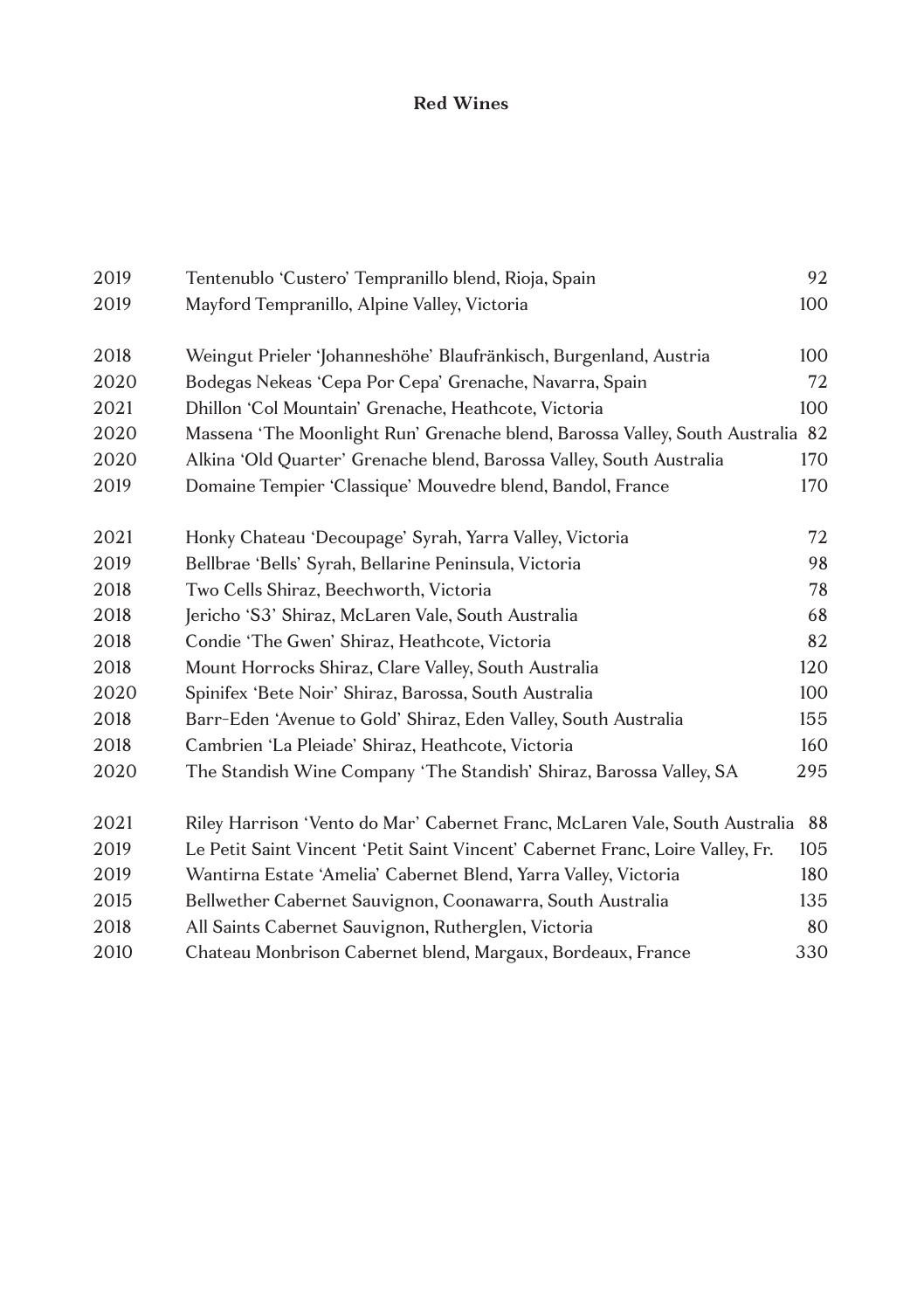#### **Sweet & Fortified**

## **Glass**

| 2010      | Mount Avoca 'Cordon Cut' Sauvignon Blanc, Pyrenees, Victoria 90ml | 18 |
|-----------|-------------------------------------------------------------------|----|
| 2016      | Simão & Co. Vintage Fortified, Rutherglen, Victoria 60ml          | 14 |
| <b>NV</b> | Henriques & Henriques '10 Year Old' Boal, Madeira, Portugal 60ml  | 16 |
| <b>NV</b> | Morris 'Classic' Topaque, Rutherglen, Victoria 60ml               | 12 |
| <b>NV</b> | Morris 'Classic' Muscat, Rutherglen, Victoria 60ml                | 12 |
| 2017      | Equipo Navazos 'Casa del Inca' Pedro Ximenez, Jerez, Spain 60ml   | 16 |

#### **Bottle**

| 2020 | Bera Moscato d'Asti, 375ml, Piedmont, Italy                              | 60  |
|------|--------------------------------------------------------------------------|-----|
| 2021 | Heroes Vineyard 'Das Helden' Riesling, 750ml, Otway Hinterland, Victoria | 82  |
| 2018 | Pressing Matters 'R139' Riesling, 375ml, Tasmania                        | 80  |
| 2010 | Mount Avoca 'Cordon Cut' Sauvignon Blanc, 375ml, Pyrenees, Victoria      | 72  |
| 2019 | Lerida Estate Botrytis Viognier, 375ml, Canberra, ACT                    | 98  |
| 2018 | Disznóko 'Late Harvest' Furmint, 500ml, Tokaji, Hungary                  | 110 |
| 2017 | Delesvaux 'Les Clos' Moelleux Chenin Blanc, 500ml, Coteaux du Layon, Fr. | 150 |
| 2019 | Domaine Huet 'Le Haut-Lieu' Moelleux Première Trie Chenin Blanc, 750ml   | 320 |
|      | Vouvray, Loire Valley, France                                            |     |
| 2009 | Château Climens Semillon blend 375ml, Barsac, Bordeaux, France           | 300 |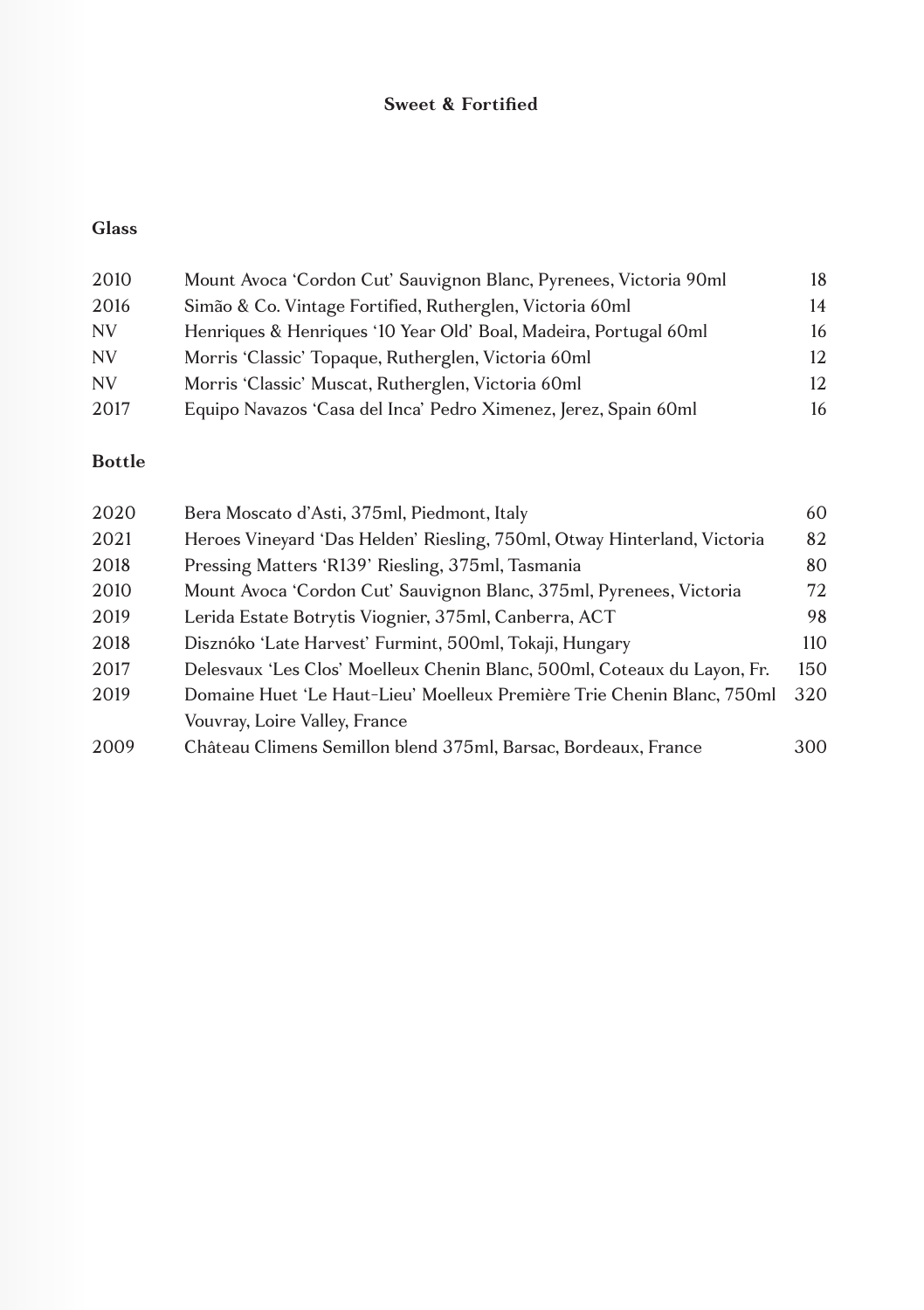## **Gin**

| Dry Styles                                                                 |    |
|----------------------------------------------------------------------------|----|
| Melbourne Gin Company, Yarra Valley                                        | 12 |
| Adelaide Hills Distillery 78° Better Gin, Adelaide Hills                   |    |
| Patient Wolf, Southbank<br>Melbourne Gin Company Single Shot, Yarra Valley | 13 |
|                                                                            | 14 |
| Seven Seasons Green Ant Gin, Larrakia Country                              | 14 |
| Martin Miller's Westbourne Strength, London                                | 16 |
| Tanqueray no. TEN, Scotland                                                | 16 |
| Nolet Silver Dry Gin, Holland                                              | 20 |
| <b>Aromatic Gins</b>                                                       |    |
| Drumshanbo Gunpowder Irish Gin, Ireland                                    | 12 |
| Dart Table Gin, Footscray                                                  | 14 |
| Thompson Bros Strawberry, Kiwi & Lime Gin, Scotland                        | 15 |
| Four Pillars Rare Dry, Yarra Valley                                        | 13 |
| Antagonist Hard Cut, Collingwood                                           | 13 |
| Never Never Mediterranean Gin, Mclaren Vale                                | 14 |
| Applewood Coral, Adelaide                                                  | 13 |
| Basin Backyard Orange Blossom Honey Gin, Knoxfield                         | 14 |
| Monkey 47, Germany                                                         | 18 |
| Four Pillars Navy Strength, Yarra Valley                                   | 17 |
| <b>Fruit Gins</b>                                                          |    |
| Brookie's Byron 'Slow' Gin, Cape Byron                                     | 10 |
| Brookie's 'Shirl the Pearl' Cumquat Gin, Cape Byron                        | 11 |
| Plymouth Sloe Gin, Plymouth                                                | 12 |
| Spring Bay Pink Gin, Tasmania                                              | 13 |
| Seven Seasons Bush Apple Gin, Larrakia Country                             | 13 |
| Never Never 'Ginache' Grenache Gin, Mclaren Vale                           | 15 |
| Four Pillars Bloody Shiraz, Yarra Valley                                   | 16 |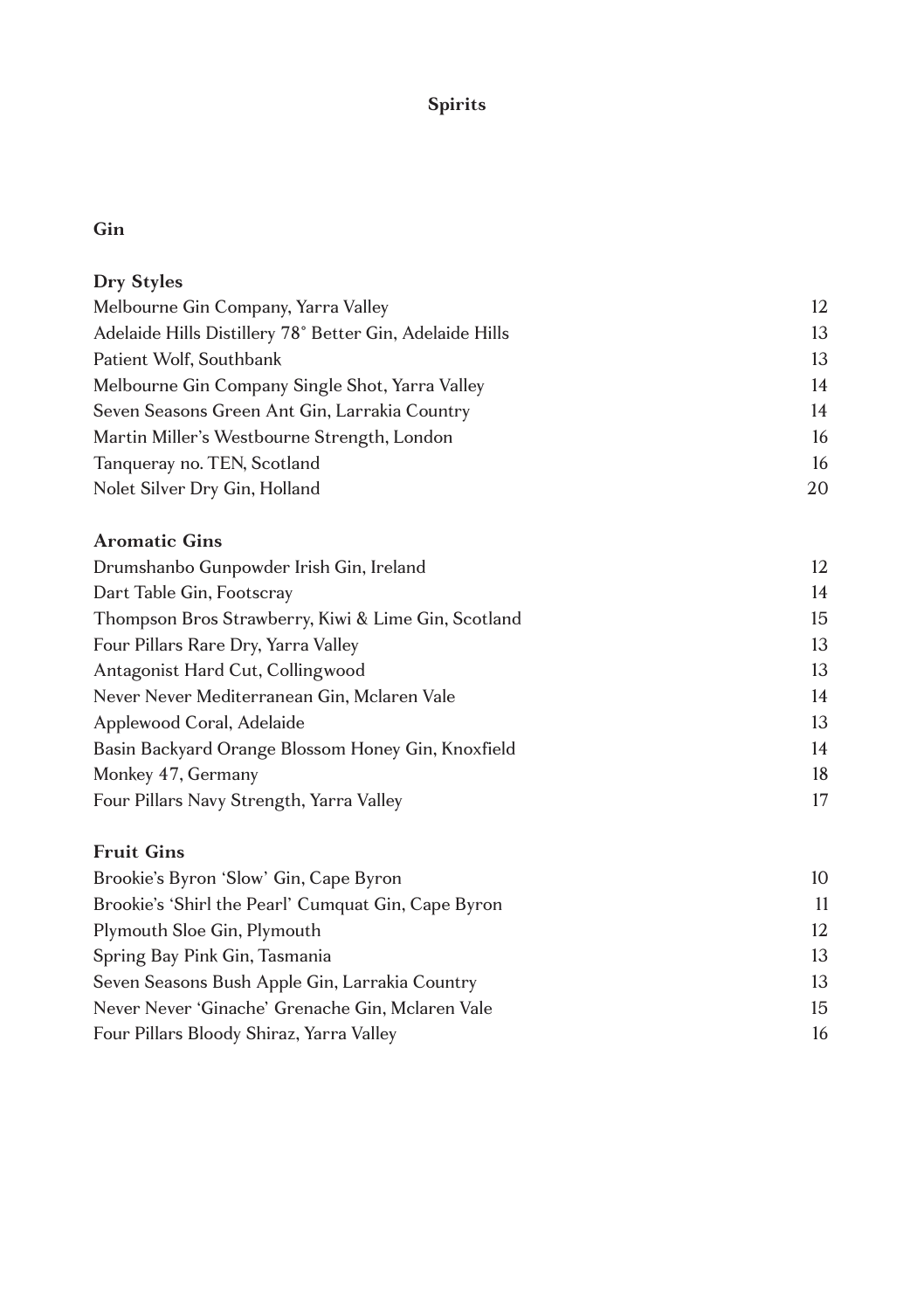| Vodka                                                              |    |
|--------------------------------------------------------------------|----|
| Grainshaker Rye Vodka, Thornbury                                   | 12 |
| 78° Australian Vodka, Adelaide Hills                               | 12 |
| Grey Goose, France                                                 | 14 |
| Seven Seasons Native Yam Vodka, Larrakia Country                   | 14 |
| Belvedere Smogory Forest Single Estate, Poland                     | 16 |
| Hartshorn Sheep Whey Vodka, Tasmania                               | 18 |
| <b>Tequila and Mezcal</b>                                          |    |
| Calle 23 Blanco, Jalisco                                           | 12 |
| Ocho Blanco Plata, Jalisco                                         | 14 |
| Arette Reposado, Jalisco                                           | 15 |
| Fortaleza Reposado, Jalisco                                        | 20 |
| Fortaleza Anejo, Jalisco                                           | 27 |
| Del Maguey Vida Mezcal, Oaxaca                                     | 12 |
| Ilegal Joven Mezcal, Oaxaca                                        | 19 |
| Bourbon & Rye                                                      |    |
| Michters US*1 Bourbon, USA                                         | 13 |
| Eagle Rare 10, USA                                                 | 13 |
| Gospel Solera Rye, Brunswick                                       | 13 |
| Gospel Straight Rye, Brunswick                                     | 13 |
| Rittenhouse Rye, USA                                               | 13 |
| Michter's US*1 Single Barrel Straight Rye, USA                     | 15 |
| Michter's US *1 Sour Mash, USA                                     | 15 |
| Rum                                                                |    |
| Diplomatico Planas White Rum, Venezuela                            | 12 |
| Diplomatico Mantuano Dark Rum, Venezuela                           | 12 |
| Antagonist Spiced Rum, Collingwood                                 | 12 |
| Plantation Pineapple, Barbados                                     | 12 |
| Flor de Caña 12, Nicaragua                                         | 13 |
| Diplomatico Reserva Exclusiva, Venezuela                           | 16 |
| Diplomatico Distillery Collection No.2 Barbet Still Rum, Venezuela | 18 |
| Plantation O.F.T.D 69%, Caribbean                                  | 18 |
| Ron Zacapa 23, Guatemala                                           | 18 |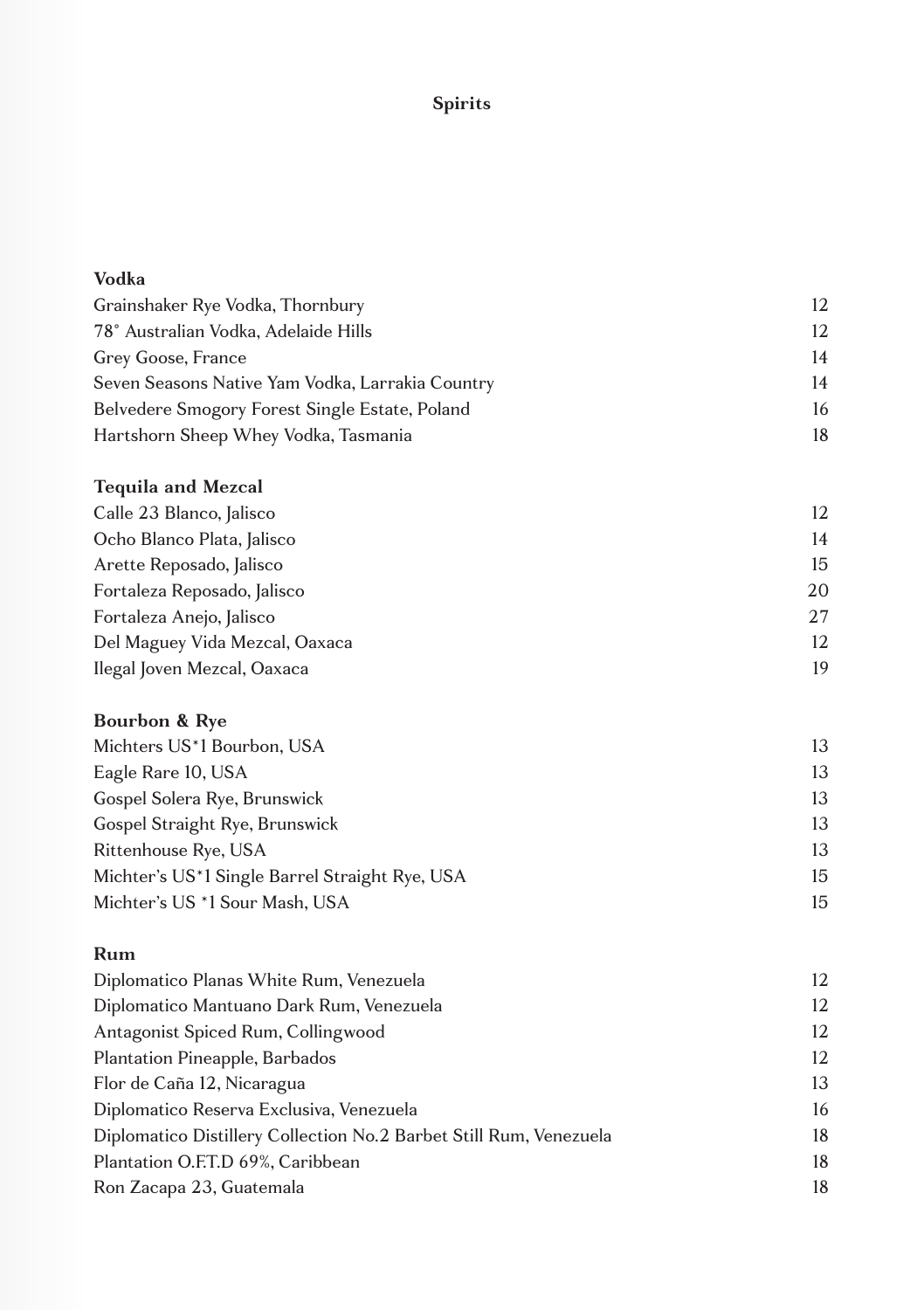### **Single Malts and Other Whiskey**

| Australia                                             |    |
|-------------------------------------------------------|----|
| Starward Two-Fold, Port Melbourne                     | 12 |
| Starward Fortis, Port Melbourne                       | 20 |
| Morris Rutherglen Signature Single Malt, Rutherglen   | 14 |
| Morris Rutherglen Muscat Cask Single Malt, Rutherglen | 18 |
| Lark Classic Cask, Tasmania                           | 27 |
| Bakery Hill Classic Malt, Bayswater                   | 17 |
| Bakery Hill Peated Malt, Bayswater                    | 18 |
| Corowa Quicks Courage PX finish, NSW                  | 20 |
| Corowa Bosque Verde Cask Strength, NSW                | 20 |
| Brookie's Pacific Moonshine, Cape Byron               | 13 |

## **Scotland**

| Johnnie Walker Black, Scotland                   | 12 |
|--------------------------------------------------|----|
| Bowmore 15, Islay                                | 17 |
| Laphroaig 10, Islay                              | 15 |
| Lagavulin Distillers Edition 2020, Islay         | 30 |
| Glenfarclas 17, Speyside                         | 19 |
| Glenfarclas 25, Speyside                         | 33 |
| Glenkinchie Distillers Edition, Lowlands         | 18 |
| The Singleton Dufftown Refill Cask 51%, Speyside | 30 |

| Rest of World                   |    |
|---------------------------------|----|
| Jameson Black Barrel, Ireland   |    |
| Nikka From The Barrel, Japan    | 18 |
| White Oak Tokinoka Black, Japan | 24 |

# **Independent Bottlings**

| Equipo Navazos La Bota 88 'Overseas' Single Barrel Olorosso, Spain | 27 |
|--------------------------------------------------------------------|----|
| That Boutique-y Whisky Company Caol Ila 11, Islay                  | 29 |
| That Boutique-y Whisky Company Aultmore 28, Speyside               | 60 |
| That Boutique-y Whisky Company Bunnahabhain 29, Islay              | 65 |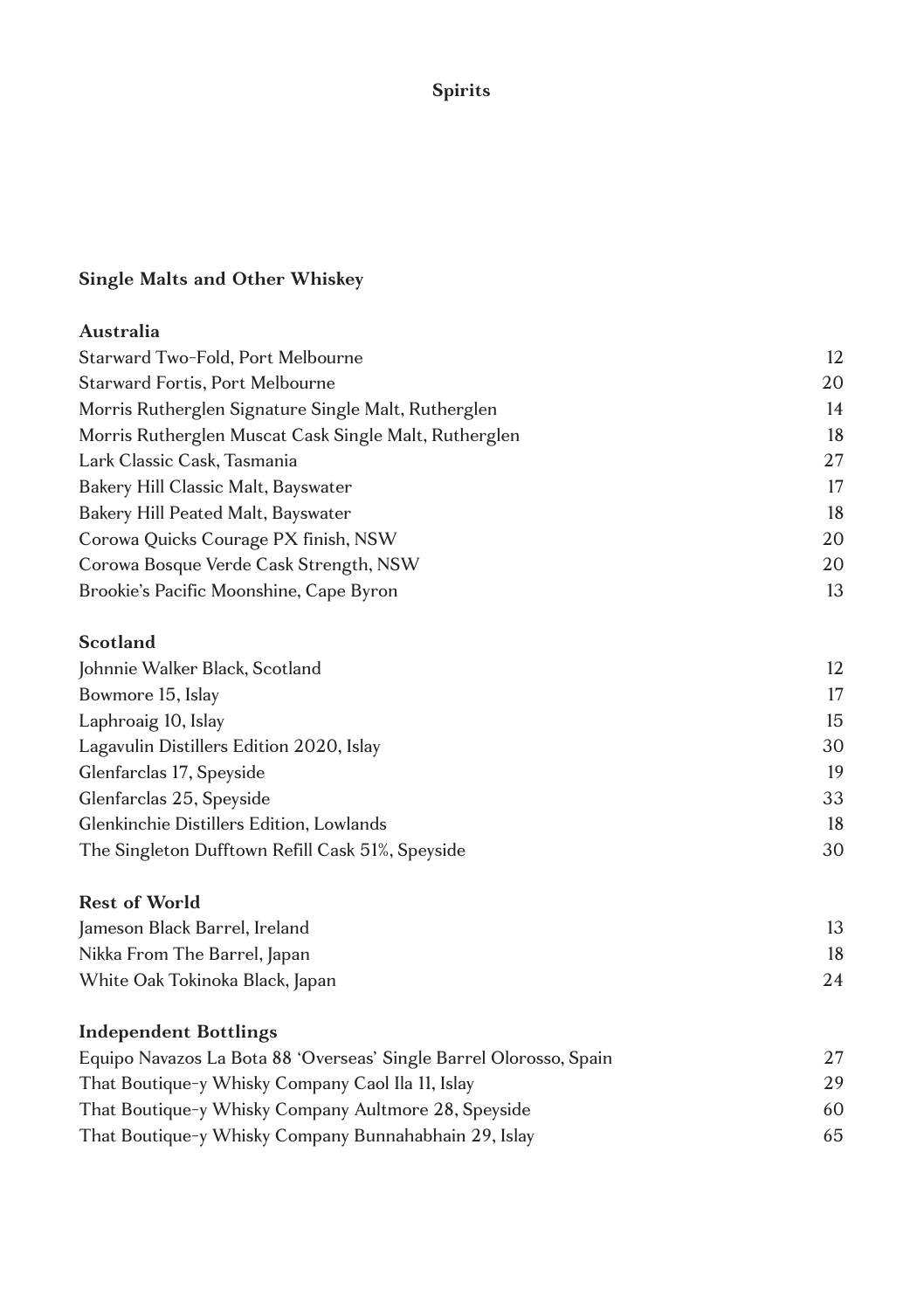### **Cognac, Brandy & Eau de Vie**

| St Agnes 'Bartender's Cut' Brandy, South Australia         | 12 |
|------------------------------------------------------------|----|
| St Felix Cherry & Cacao Husk Brandy, Mordialloc            | 13 |
| St Agnes 20yo 'XO Imperial' South Australia                | 20 |
| St Agnes 40yo 'Grand Reserve', South Australia             | 60 |
| Raymond Ragnaud Vieille Reserve 1 er Cru De Cognac, France | 22 |
| Charles Oates Apple Blanco, Tasmania                       | 12 |
| Charles Oates Apple Brandy, Tasmania                       | 13 |
|                                                            |    |

# **Pisco and Cachaça**

| BarSol Quebranta Pisco, Peru        |  |
|-------------------------------------|--|
| Sagatiba Cristalina Cachaça, Brazil |  |

# **Non Alcoholic**

| 10 |
|----|
| 10 |
| 10 |
| 10 |
| 10 |
| 10 |
|    |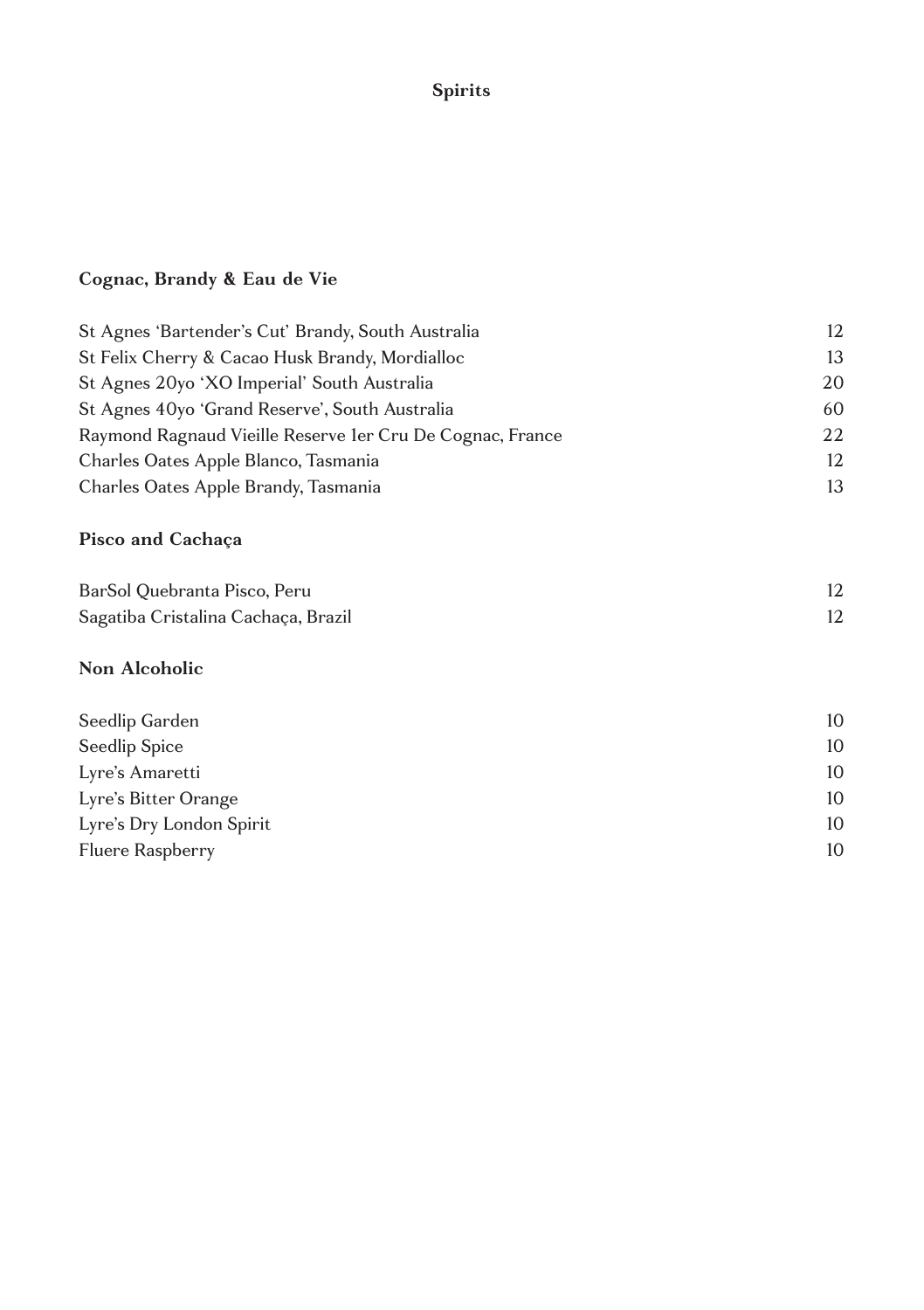# **Grappa, Digestif & Amaro**

# **Grappa**

| Nonino Moscato Grappa, Italy            | 14 |
|-----------------------------------------|----|
| Levi Serafino 'Camomilla' Grappa, Italy | 19 |
| Levi Serafino 'Grappa di Barolo', Italy |    |

## **Local Digestives**

| Autonomy Australian Amaro, Spotswood            | 10 |
|-------------------------------------------------|----|
| White Possum 'Naked Amaretto', Spotswood        | 11 |
| Marionette Amaretto, Collingwood                | 10 |
| Brookie's Macadamia & Wattleseed Liqueur, Byron | 10 |
| Maidenii Nocturne Vin Amer, Central Vic         | 14 |
| Marionette Nocino, Collingwood                  | 12 |
| Mr Black Cold Drip Coffee Liqueur, NSW          | 11 |
| Mr Black Coffee Amaro, NSW                      | 11 |
| Okar Island Bitter, Adelaide                    | 10 |
|                                                 |    |

### **International Amaro & Digestives**

| Citrange Limone Dell'etna, Italy     | 14 |
|--------------------------------------|----|
| Citrange Mandarino Di Sicilia, Italy | 14 |
| Amaro Nonino, Italy                  | 12 |
| Amaro Montenegro, Italy              | 11 |
| Averna, Italy                        | 10 |
| Braulio, Italy                       | 10 |
| Ramazzotti, Italy                    | 11 |
| Ischia Sapori Rucolino, Italy        | 17 |
| Braulio Riserva Speciale 2017, Italy | 19 |
| Zucca Rabarbaro, Italy               | 10 |
| Becherovka, Czech Republic           | 10 |
| Branca Menta, Italy                  | 10 |
| Cynar, Italy                         | 10 |
| Fernet Branca, Italy                 | 10 |
|                                      |    |